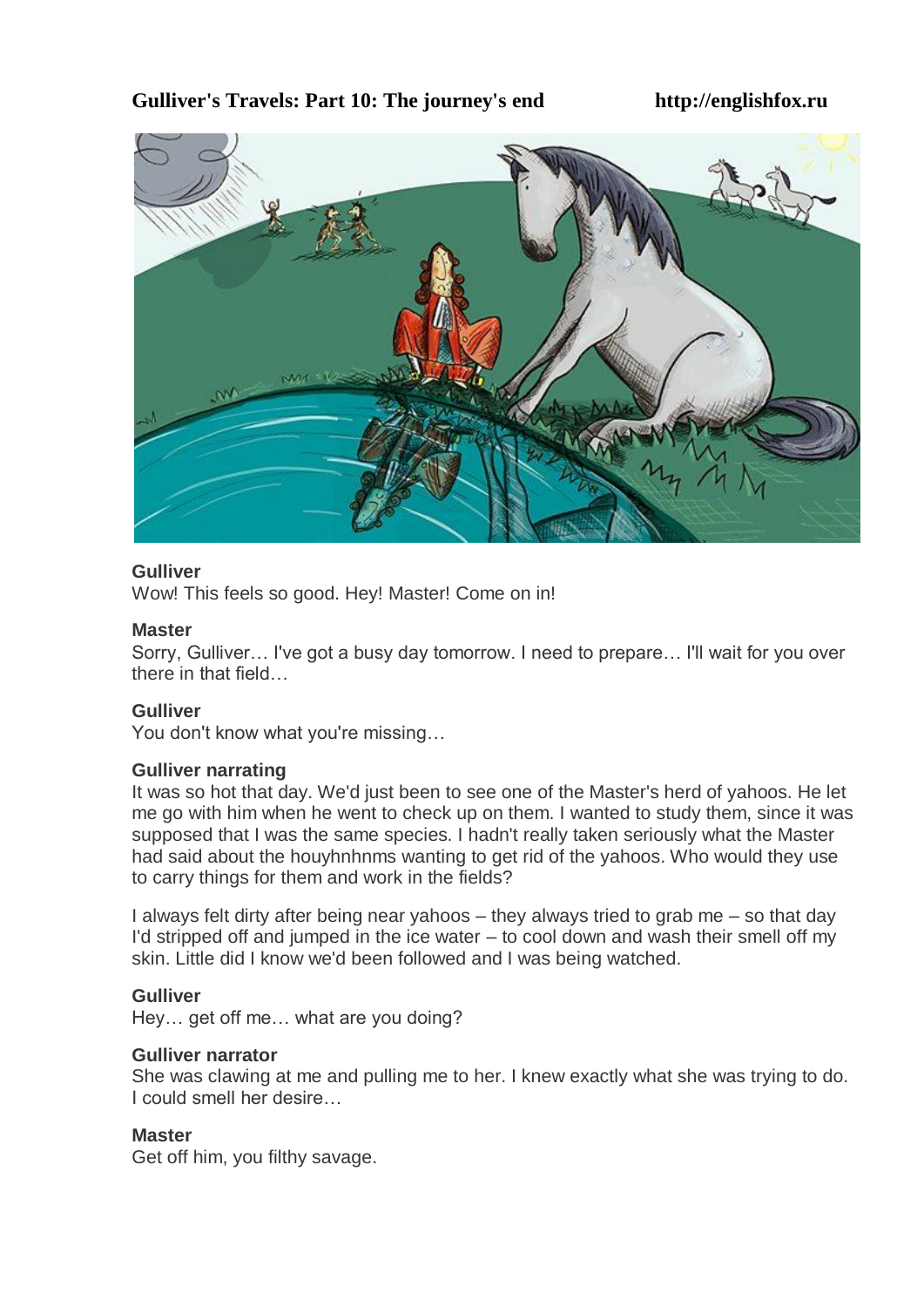### **Gulliver narrator**

I felt so ashamed. The Master **hauled** the young female yahoo off me. She scrambled out of the water and ran off, howling.

# **Master**

Are you alright, Gulliver? I heard you shouting.

### **Gulliver**

Yes… I think so.

### **Master**

Did she frighten you? She really wanted to…

# **Gulliver**

I know… She thought I was one of them!

### **Master**

Gulliver – look at your reflection in the water…

### **Gulliver narrator**

I looked down at my bare arms and bare chest… at the hair on my head. There was no escaping it. I was the lowest beast… a yahoo. I had their body and shape. But I had the soul of a houyhnhnm.

Three years I'd spent among the houyhnhnms – three wonderful years.

Their world was truly based on reason, friendship and kindness. They valued cleanliness and exercise. There were no robbers or murderers. There were no bullies, liars or cheats.

By contrast, the yahoos were the filthiest, noisiest, most deformed animal nature had ever produced… and… and I was one of them.

# **Master**

Gulliver, I have bad news I'm afraid.

# **Gulliver**

What is it? Has there been a death?

#### **Master**

No, it's not that – death is not something we houyhnhnms feel sad about… It is part of life… No, it's you. Some houyhnhnms aren't happy that you live with my family. They think it's unnatural. They say you should go and join the yahoos or leave.

# **Gulliver**

What? There is no way I can live with the yahoos… Can't you persuade the assembly that I can live quietly with you? I could be your pet…

#### **Gulliver narrator**

He didn't answer for a while. He bent his head.

# **Master**

No, Gulliver. I have no power against the assembly's decision. You must go… leave.

# **Gulliver**

But I love it here. I can't go back to England to live with the yahoos there.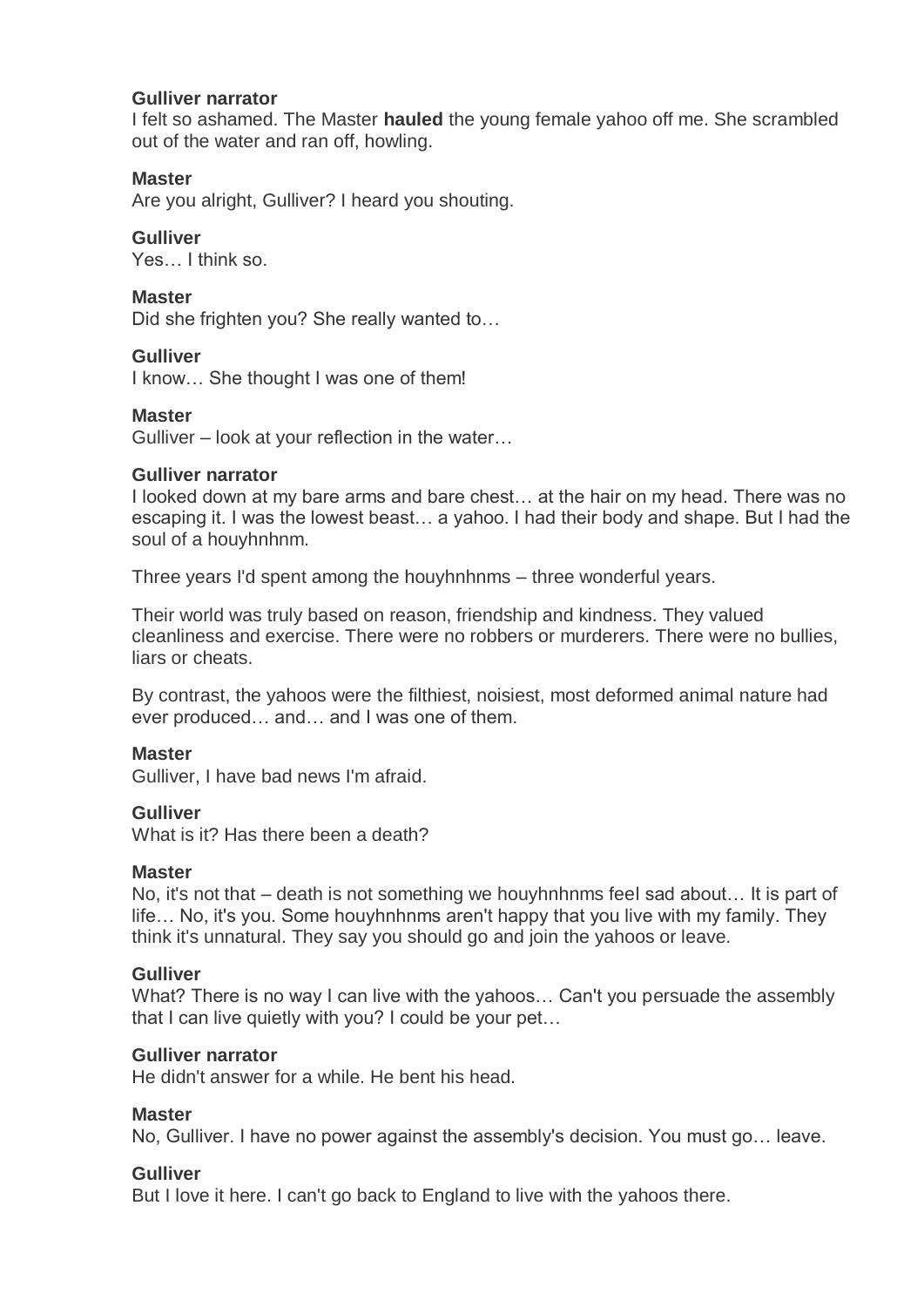### **Master**

I know. You have made a lot of progress… but you cannot stay. They have given you just two months to get ready.

# **Gulliver narrator**

When I thought of my family, my friends back home, my countrymen, and the whole human race, I thought of them now as they really were – yahoos in shape and character.

### **Gulliver**

But where will I go? The yahoos in England disgust me now.

### **Master**

There is nothing more I can do. Even if I went against the assembly, you couldn't stay. It wouldn't be safe.

#### **Gulliver narrator**

I was devastated. But I had no choice.

Over the next few weeks I made a canoe of wood with the help of some of the houyhnhnms. I filled it with food and drink.

I said goodbye to the Master and his family. We all cried as I pushed the boat out.

I decided to look for a deserted island where I could spend the rest of my life in peace, untroubled by yahoos and with memories of the wonderful houyhnhnms.

I landed on a small rocky island and camped by a small stream. A few days later, I saw a boat in the distance, and quickly hid. Several yahoo sailors came ashore for fresh water. They found me and despite my struggles, took me back to their boat and their captain.

# **Spanish sailor**

Captain Hernandez, we can't understand what he's saying. He speaks like a horse. I think he's English.

# **Captain**

He needs food and drink and sleep. We'll take him back to Cadiz.

#### **Gulliver narrator**

The captain was polite and generous, but he wouldn't accept that I wanted to stay on the island. We returned to Spain. I stayed in my cabin the whole time, pretending I was sick, as I could not bear being with any of the crew. Eventually I boarded a ship for England and returned, after being five years away.

When I saw my wife and children, I felt sick. I couldn't bear their yahoo smell... I bought two horses and I kept them in my stable. They have never been ridden. I speak to them for hours each day. They are my friends.

Although I hate all yahoos, I decided to write this account of my journeys over the last sixteen years and seven months so that I might reform the yahoo race, so that I can change them. For this reason, I have told the whole truth. I have seen many worlds.

This was a true story.

# **Vocabulary**